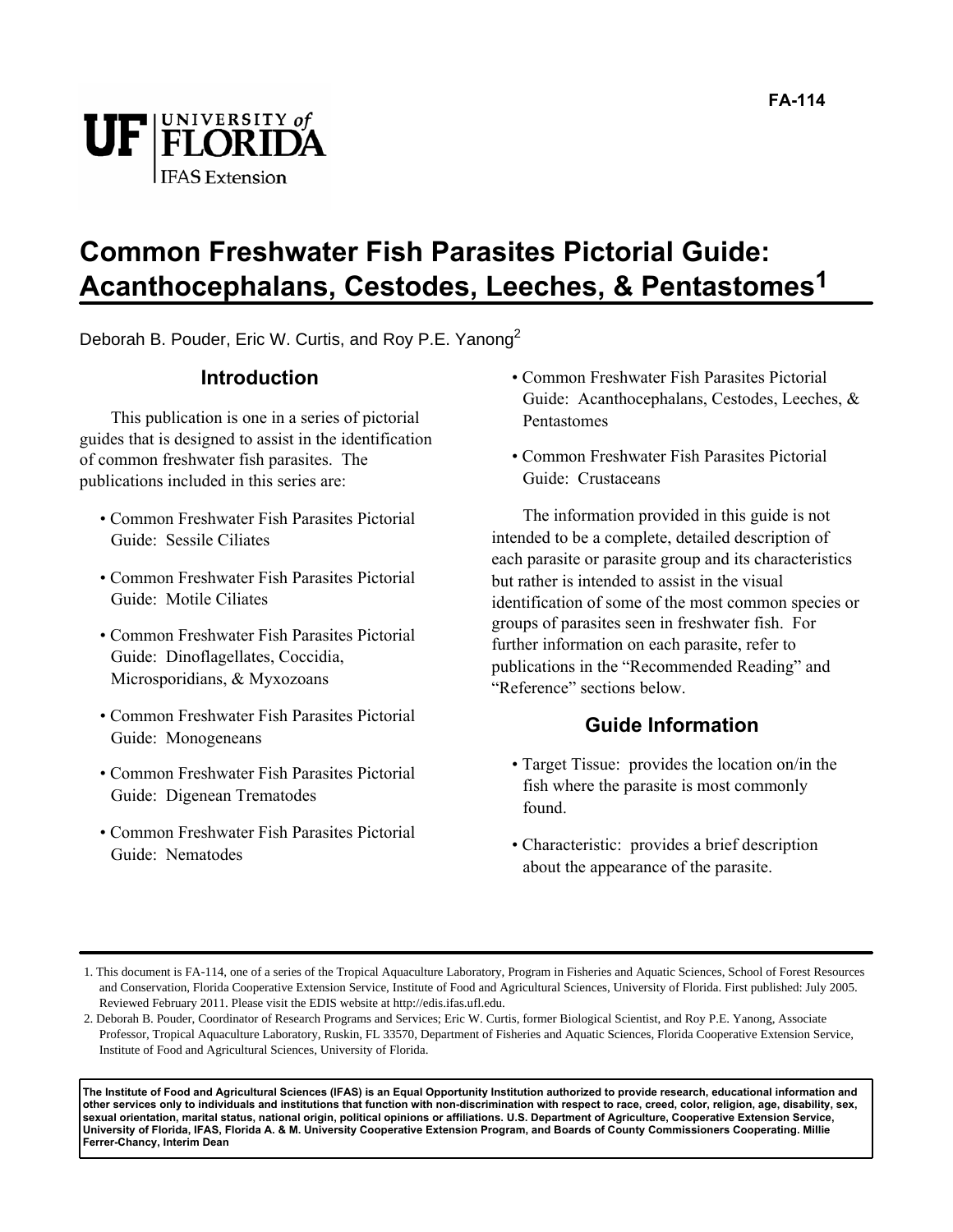- Size: provides the size or size range of the parasite.  $(1 \text{ µm} = 0.001 \text{ mm} = 0.0001 \text{ cm})$  ( $\text{µm}$ )  $=$  micron or micrometer; mm  $=$  millimeter; cm  $=$ centimeter)
- Movement: provides the type of movement, if any, of the parasite.
- Note: provides a brief comment of interest about the parasite.

#### **Printing Tips**

For the best results as a pictorial guide, print this document in color on photo quality paper at a photo or "best" setting.

#### **Acknowledgements**

The authors thank Lester Khoo for the photograph he contributed to this publication.

#### **Recommended Reading**

SRAC Publication No. 410 Calculating Treatments for Ponds and Tanks. Southern Regional Aquaculture Center. http://srac.tamu.edu/410fs.pdf

SRAC Publication No. 475 Proliferative Gill Disease (Hamburger Gill Disease). Southern Regional Aquaculture Center. http://srac.tamu.edu/475fs.pdf

SRAC Publication No. 4701 Protozoan Parasites. Southern Regional Aquaculture Center. http://srac.tamu.edu/4701fs.pdf

UF/IFAS Circular 91 Nematode (Roundworm) Infections in Fish. http://edis.ifas.ufl.edu/FA091

UF/IFAS Circular 120 Fish Health Management Considerations in Recirculating Aquaculture Systems - Part 1: Introduction and General Principles. http://edis.ifas.ufl.edu/FA099

UF/IFAS Circular 121 Fish Health Management Considerations in Recirculating Aquaculture Systems - Part 2: Pathogens. http://edis.ifas.ufl.edu/FA100

UF/IFAS Circular 122 Fish Health Management Considerations in Recirculating Aquaculture Systems - Part 3: General Recommendations and Problem Solving Approaches. http://edis.ifas.ufl.edu/FA101

UF/IFAS Circular 716 Introduction to Freshwater Fish Parasites. http://edis.ifas.ufl.edu/FA041

UF/IFAS Circular 919 Stress--It's Role in Fish Disease. http://edis.ifas.ufl.edu/FA005

UF/IFAS Circular 920 *Ichthyophthirius multifiliis* (White Spot) Infections in Fish. http://edis.ifas.ufl.edu/FA006

UF/IFAS Circular 921 Introduction to Fish Health Management. http://edis.ifas.ufl.edu/FA004

UF/IFAS Fact Sheet FA-13 Use of Copper in Freshwater Aquaculture and Farm Ponds. http://edis.ifas.ufl.edu/FA008

UF/IFAS Fact Sheet FA-23 The Use of Potassium Permanganate in Fish Ponds. http://edis.ifas.ufl.edu/FA032

UF/IFAS Fact Sheet FA-28 Monogenean Parasites of Fish. http://edis.ifas.ufl.edu/FA033

UF/IFAS Fact Sheet FA-37 Use of Potassium Permanganate to Control External Infections of Ornamental Fish. http://edis.ifas.ufl.edu/FA027

UF/IFAS Fact Sheet FA-55 Submission of Fish for Diagnostic Evaluation. http://edis.ifas.ufl.edu/FA055

UF/IFAS Fact Sheet FA-90 Pentastomid Infections in Fish. http://edis.ifas.ufl.edu/FA090

UF/IFAS Fact Sheet FA-107 Common Freshwater Fish Parasites Pictorial Guide: Sessile Ciliates. http://edis.ifas.ufl.edu/FA107

UF/IFAS Fact Sheet FA-108 Common Freshwater Fish Parasites Pictorial Guide: Motile Ciliates. http://edis.ifas.ufl.edu/FA108

UF/IFAS Fact Sheet FA-109 Common Freshwater Fish Parasites Pictorial Guide: Flagellates. http://edis.ifas.ufl.edu/FA109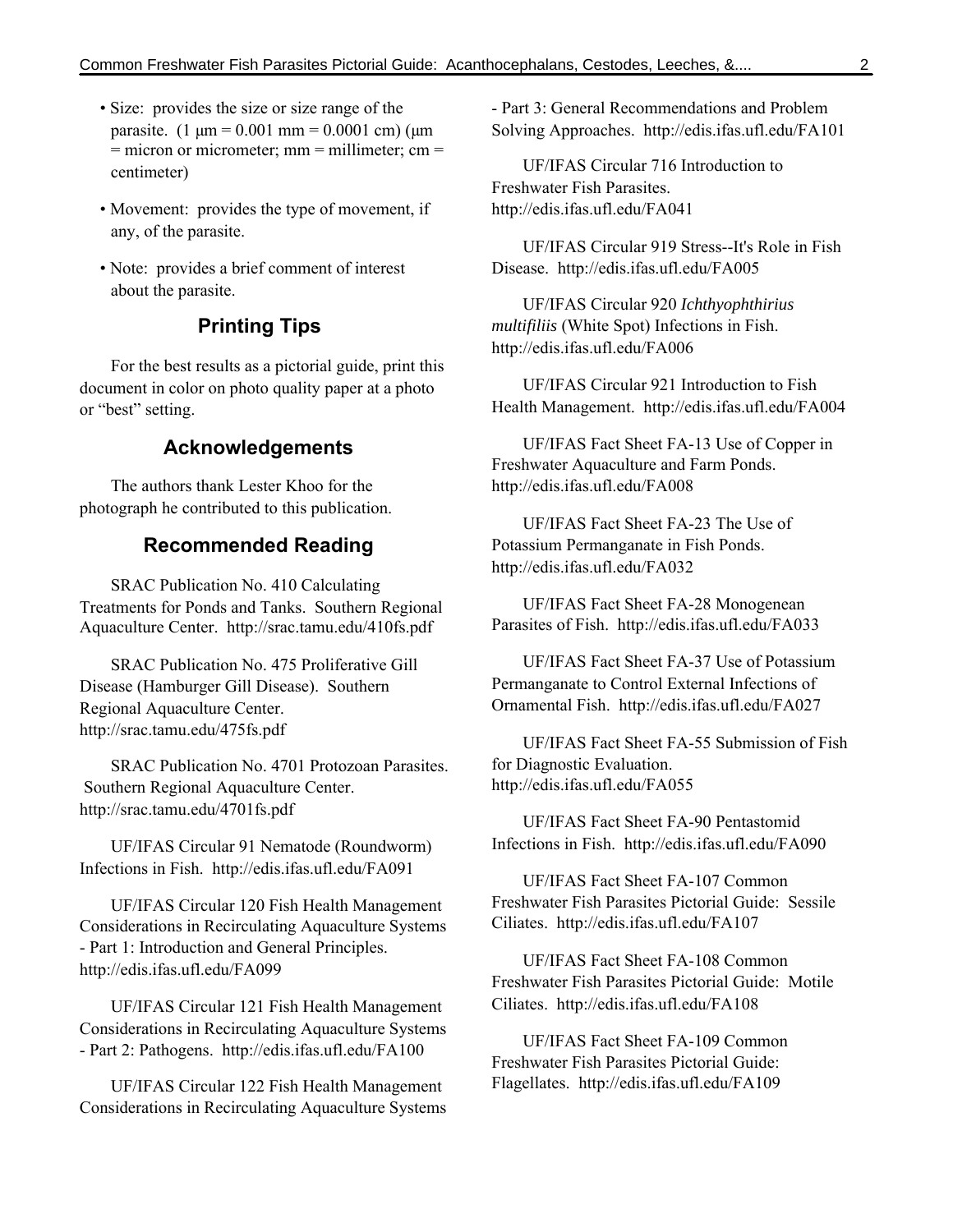UF/IFAS Fact Sheet FA-110 Common Freshwater Fish Parasites Pictorial Guide: Dinoflagellates, Coccidia, Microsporidians, and Myxozoans. http://edis.ifas.ufl.edu/FA110

UF/IFAS Fact Sheet FA-111 Common Freshwater Fish Parasites Pictorial Guide: Monogeneans. http://edis.ifas.ufl.edu/FA111

UF/IFAS Fact Sheet FA-112 Common Freshwater Fish Parasites Pictorial Guide: Digenean Trematodes. http://edis.ifas.ufl.edu/FA112

UF/IFAS Fact Sheet FA-113 Common Freshwater Fish Parasites Pictorial Guide: Nematodes. http://edis.ifas.ufl.edu/FA113

UF/IFAS Fact Sheet FA-115 Common Freshwater Fish Parasites Pictorial Guide: Crustaceans. http://edis.ifas.ufl.edu/FA115

UF/IFAS Fact Sheet VM-67 Management of Hexamita in Ornamental Cichlids. http://edis.ifas.ufl.edu/VM053

UF/IFAS Fact Sheet VM-77 Use of Formalin to Control Fish Parasites. http://edis.ifas.ufl.edu/VM061

UF/IFAS Fact Sheet VM-78 Bath Treatment for Sick Fish. http://edis.ifas.ufl.edu/VM037

UF/IFAS Fact Sheet VM-85 "Red Sore Disease" in Game Fish. http://edis.ifas.ufl.edu/VM059

UF/IFAS Fact Sheet VM-86 Use of Salt in Aquaculture. http://edis.ifas.ufl.edu/VM007

UF/IFAS Fact Sheet VM-87 Sanitation Practices for Aquaculture Facilities. http://edis.ifas.ufl.edu/AE081

UF/IFAS Fact Sheet VM-104 *Cryptobia iubilans* in Cichlids. http://edis.ifas.ufl.edu/VM077

#### **References**

Hoffman, G.L. 1999. Parasites of North American freshwater fishes. Cornell University Press, Ithaca, NY.

Longshaw, M. and S.W. Feist. 2001. Parasitic diseases. Pages 167-183 in W.H. Wildgoose, editor. BSAVA manual of ornamental fish, second edition. British Small Animal Veterinary Association, Gloucester, England.

Noga, E.J. 1996. Fish disease: diagnosis and treatment. Mosby-Yearbook, Inc., St. Louis, MO.

Stoskopf, M.K. 1993. Fish medicine. W.B. Saunders Company, Philadelphia, PA.

Woo, P.T.K., editor. 1995. Fish diseases and disorders, volume 1: protozoan and metazoan infections. CAB International, Wallingford, United Kingdom.